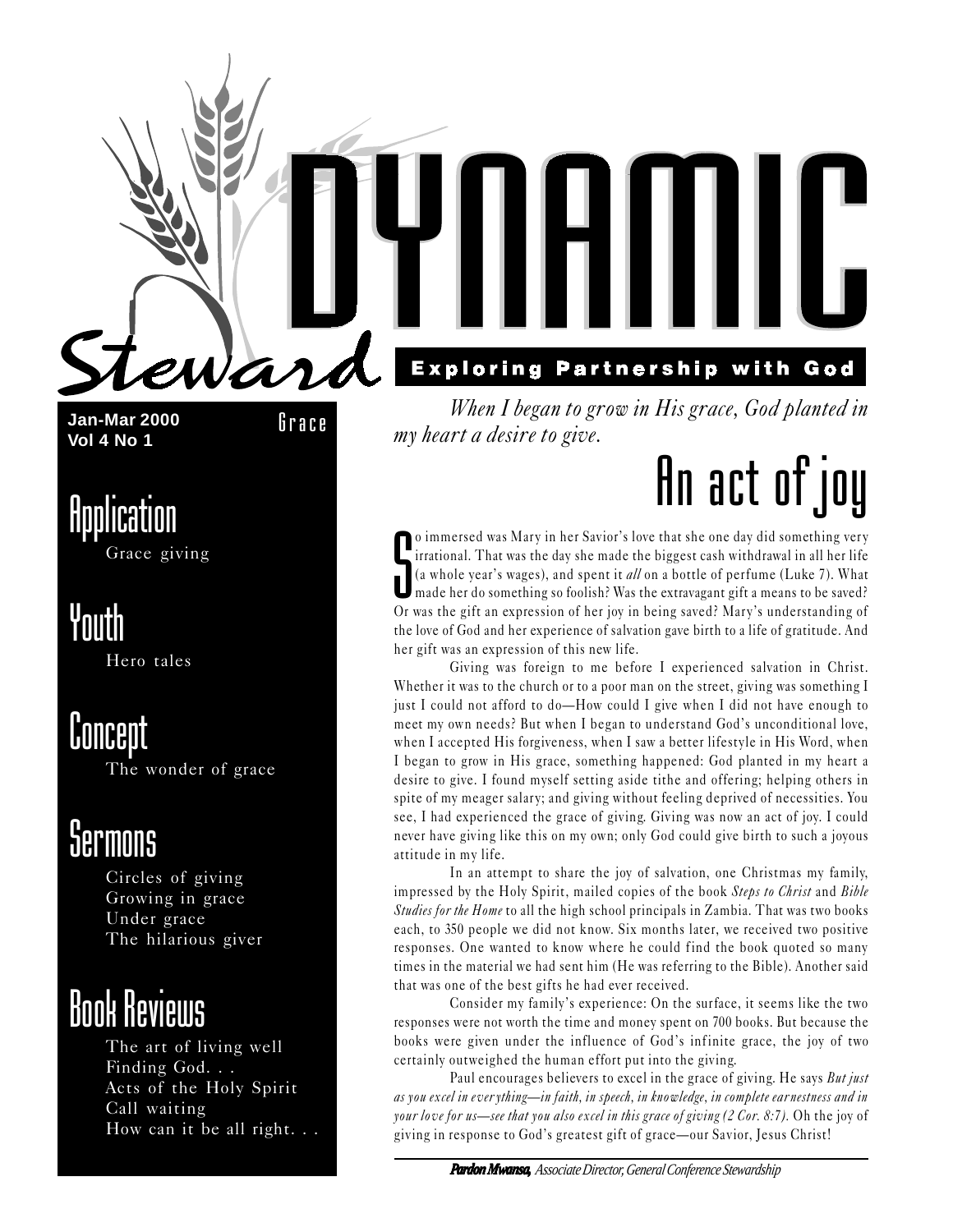## **Application**

# Grace giving

Velma Barfield killed four people, including her mother and fiance. So she sat, confined in the dark, cold prison cell, waiting for the day of her execution. Down the long corridor, the guard had just tuned into the local 24-hour gospel station. Through the music, through the words of the evangelist, the Holy Spirit crept into the dark, cold prison cell. And when He touched her soul, Velma wrote:

*I had been in and out of churches all my life and I could explain all about God. But I had never understood before that Jesus had died for me.*

During the next six years on death row, Velma ministered to those in prison. Just before she was executed she wrote:

*I know the Lord will give me dying grace, just as He gave me saving grace, and has given me living grace.*

**Introduction:** Tell the story in the sidebar. Ask for definitions of grace. Next, ask what members think is the connection between grace and giving.

**Main Study:** Using the selected texts in II Corinthians 8 and 9, have the class (either collectively or in pairs) discover the 14 principles of grace giving. The principles and supporting information are given below to help you moderate the study and discussion.

> **Principle I** (8:1-4): Your circumstances and difficulties should not keep you from being generous.

- The Macedonians gave out of poverty and not abundance.
- They gave, not because they had to, but because they wanted to.
- Their giving far exceeded their financial ability.
- They viewed this special offering as a *privilege*, not as an *obligation*.
- Giving is viewed as Christian grace.

**Principle II** (8:5): Give yourself before you give your money.

**Principle III** (8:6, 7): Look for ways to excel in the grace of giving.

Principle IV (8:6, 10, 11): Fulfill your stewardship goals.

**Principle V** (8:8, 9, 24): Your love is expressed through your generosity

• Your only motivation to give should always be your love for Christ and His church.

**Principle VI** (8:8, 9): Recognize the link between the grace of God and the grace of giving.

- *•* The grace of God should be the supreme motivating factor in true biblical stewardship.
- *•* Your giving should be rooted in His giving.

**Principle VII** (8:12): Your willingness to give is more important than the amount you give.

**Principle VIII** (8:13-15): In God's economy, sufficiency of some ministers to the deficiency of others.

**Principle IX** (8:16-21): Use God's money judiciously and in prayer

• When expending God's money, honor Him by focusing on vital ministries and avoiding criticisms.

**Principle X** (9:1, 2): Your generous, spiritual giving, will positively influence the giving of others.

**Principle XI** (9:5-7): The attitude of your heart when you give is important to God.

• Give cheerfully and willingly, not grudgingly.

**Principle XII** (9:8-11): Your generosity moves the heart of God to meet all your needs.

**Principle XIII** (9:11-14): Your generosity will result in praise and thanksgiving to God.

**Principle XIV** (9:15): Your giving should be a natural response to God's indescribable gift of Jesus.

**Conclusion:** Consider elements in our lifestyle, culture, and community that act as barriers to grace giving. Discuss ways we can be more like the Macedonian church. Emphasize the foundational need to have a deep, personal relationship with our Savior.

*Adapted excerpt from the seminar, From the Foot of the Cross . . . to The Foot of the Throne, by Howard F Nourse, Executive Vice President, The Timothy Group: A Comprehensive Stewardship Agency. For information about their services: 3680 44th St, S E, Suite 280, Grand Rapids, MI 49512; Phone 616-224-4060; Fax 616-224-4061; email timgrp10@aol.com*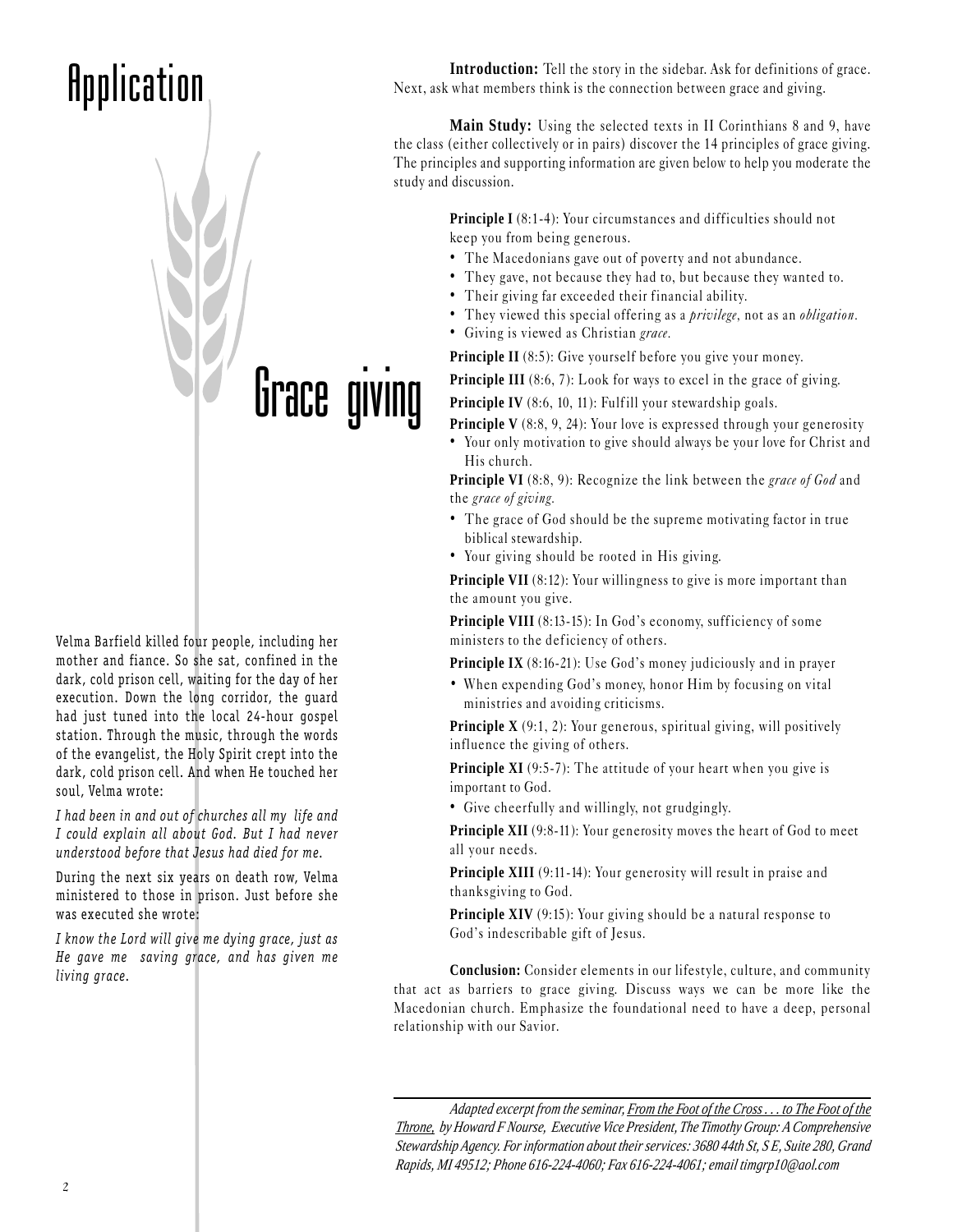As Christians, we are a part of the family of Christ—a fellowship that has survived two thousand years, and now spans the entire globe. In our family there have been courageous men and women who risked, and sometimes lost, their lives to spread the gospel, stand up against evil and injustice, and serve those in need.

Dave and Neta Jackson, in the series *Hero Tales*, bring to life simple, true stories of Christian men and women of the past. Children will learn about people like Martin Luther, Harriet Tubman, Watchman Nee, and Corrie ten Boom. Each Christian hero is introduced with a pencil sketch and a short biography, followed by three short stories illustrating character qualities to emulate. Concluding each story is a summary sentence, an applicable Bible verse, and discussion questions to help children and parents reflect on the story and apply the learned principles to their own lives.

While the short anecdotes can be enjoyed by both adults and children, these books are geared towards families with children ages 6 to 12. Older children may be happy to read *Hero Tales* on their own; however the most value will be gained from these books if an adult reads with the child, taking the time for discussion. The questions facilitate the sharing of everyday experiences and challenges and can act as a springboard for a child to share important thoughts and feelings as well. These stories could also be used for children's stories in church or sermon illustrations.

Hero Tales can help challenge children and adults alike to be people of character, to serve God fully, and to trust Him in all areas of life. With these books, families can learn how God has been working through men and women in the past, and be affirmed that He continues to work through us today.

*Eileen Dahl Eileen Vermeer, Freelance Writer, Orangeville, Ontario, Canada*

# $$

Lord, I crawled across the barrenness to you with my empty cup, uncertain in asking any small drop of refreshment. If only I had known you better I'd have come running with a bucket.—Nancy Spiegelberg

As heat is opposed to cold, and light to darkness, so grace is opposed to sin.—Thomas Benton Brooks

Grace is an energy; not a mere sentiment; not a mere thought of the Almighty; not even a word of the Almighty. It is as real an energy as the energy of electricity. It is a divine energy; it is the energy of the divine affection rolling in plenteousness toward the shores of human need Benjamin Jowett

Grace is the love that gives, that loves the unlovely and the unlovable. $-0$ swald C Hoffmann

When the mask of self-righteousness has been torn from us and we stand stripped of all our accustomed defenses, we are candidates for God's generous grace.— $Erwin W Lutser$ 

If God wants you to do something, he'll make it possible for you to do it, but the grace He provides comes only with the task and cannot be stockpiled beforehand. We are dependent on Him from hour to hour, and the greater our awareness of this fact, the less likely we are to faint or fail in a crisis.-Louis Cassels

God's grace turns out men and women with a strong family likeness to Jesus Christ, not milksops.—Oswald Chambers

A man is never so truly and intensely himself as when he is most possessed by God. It is impossible to say where, in the spiritual life, the human will leaves off and divine grace begins.—William Ralph Inge

A state of mind that sees God in everything is evidence of growth in grace and a thankful heart.—Charles G Finney

For grace is given not because we have done good works, but in order that we may be able to do them.—St Augustine of Hippo

### Youth



*Hero Tales*

**by Dave and Neta Jackson Bethany House Publishers 1996, 1997, 1998 US\$ 12.99**

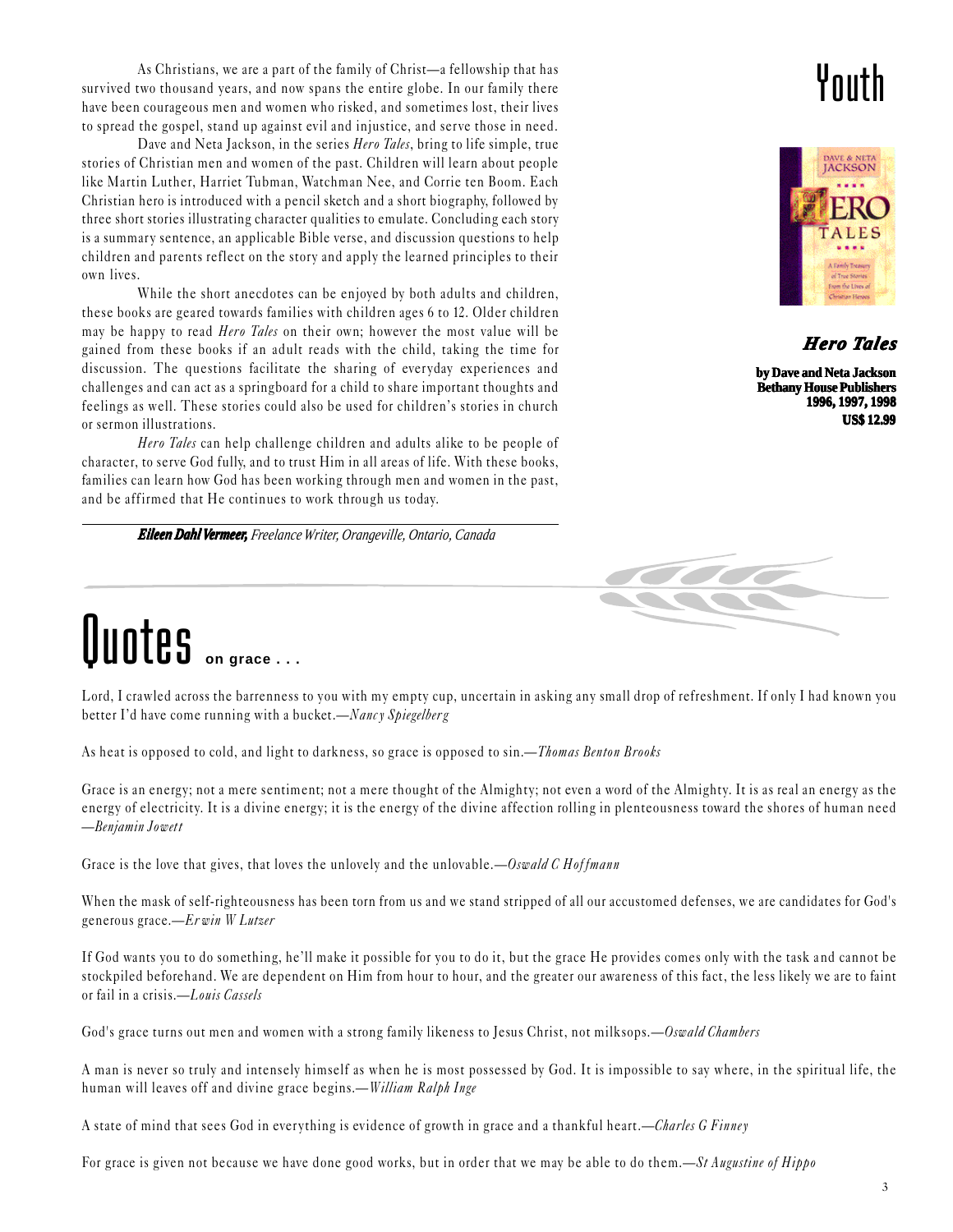### Concept

Grace—a simple, monosyllabic word, embedded in a depth of meaning. Unmerited favor is getting what we don't deserve. Cheap grace is claiming grace while choosing to live in sin. Further study finds us confronted with an ever broader range of meanings. A person can be graceful or move in a graceful way. Grace can be a noun or a verb. Depending on usage, it can function as an adverb or an adjective. Even in Scripture we see a wide diversity of its use.

For now, however, let's focus on God's grace towards us—sinners saved by grace. What kind of a picture does God's grace bring to us?

Grace has often been defined by comparing it with justice and mercy. Here's an example: Imagine yourself driving down the road, breaking the speed limit. A police officer stops you. If he gives you a ticket—that is justice—for you got what you deserve. If he lets you off with just a warning-that is mercy-for though you deserved a ticket, he did not give you one. However, if, instead of charging you, he personally escorts you to your destination— that is grace—for he gave you more than mercy, more than pardon, more than you ever expected, more than you could ever deserve.

Scripture presents grace as an integral part of the gospel. God loves us with an everlasting love—a love that drove Him to give His Son to die. Christ dying for us is the essence of biblical grace. Without Calvary we could never understand or experience grace. The cross is the ultimate demonstration of the depths and cost

The wonder of grace

of God's grace. Cheap grace is a denial of the true effect of God's grace. Only one who has never truly experienced God's grace would be tempted to diminish the impact and effects of grace.

Thus the crucial issue goes far beyond just the meaning of a word. Do we really understand grace? Do we accept grace? Do we experience grace? Do we then, in turn, extend grace to others? Grace becomes relevant only when we experience and integrate it into our lives. Theory alone is useless.

There are three dimensions to grace—past, present, and future. Past grace is what God did for us on Calvary. He provided salvation for all who believe. Because of his great love for us, God, who is rich in mercy, made us alive with Christ even when we were dead in transgressions—it is by grace you have been saved (Eph 2:4-5).

Present grace is the realization of the promised presence of God-the presence that brings strength to live each moment of life in Him. God is able to make all grace abound to you, so that in all things at all times, having all that you need, you will abound in ever y good work (2 Cor 9:8).

Future grace is the promise that the future is already taken care of-God is in control. This means that victory is possible in Jesus Christ. Through His Holy Spirit He has provided everything we need to live daily in Him. The God of all grace, who called you to his eternal glory in Christ, after you have suffered a little while, will himself restore you and make you strong, firm and steadfast (1 Pet 5:10).

I understand three wonder ful aspects to experiencing grace! The first is to accept God's grace—to accept His forgiveness and salvation. It seems almost too good to be true. How can God love us in such a way that He is willing to die for us? The Scriptures assure us that it is true. Paul states that we are justified freely by his grace through the redemption that came by Christ Jesus (Rom 3:24). The testimony of others who have experienced grace assures us that we also can have it. It is really as simple as believing that Jesus died for us; confessing our sins and believing He has fulfilled His promise to forgive us (1 Jn 1:9); and believing that because we have trusted in Him, we have eternal life (1 Jn 5:11-13).

The second aspect of experiencing grace is integrating it into life. We can move beyond accepting what God has done for us to what He can do in us. Part of the wonder of the gospel is that while God accepts us in our sin, He does not leave us there. When we accept Him as Savior and surrender our lives to Him as Lord, He begins a process of transforming us. He miraculously fills us with His Spirit (Eze 36:26, 27). Through His Spirit He brings the living presence of Christ into our hearts (Eph 3:16-19). God even makes us partakers of His divine nature (2 Peter 1:3, 4). All of this becomes ours through a choice of the will to believe that God will do what He has promised. That leads to a choice to accept by faith that it is a current reality when we choose to accept it. And finally, a choice to make every decision,

*Christ dying for us is the essence of biblical grace. Without Calvary we could never understand or experience grace. The cross is the ultimate demonstration of the depths and cost of God's grace.*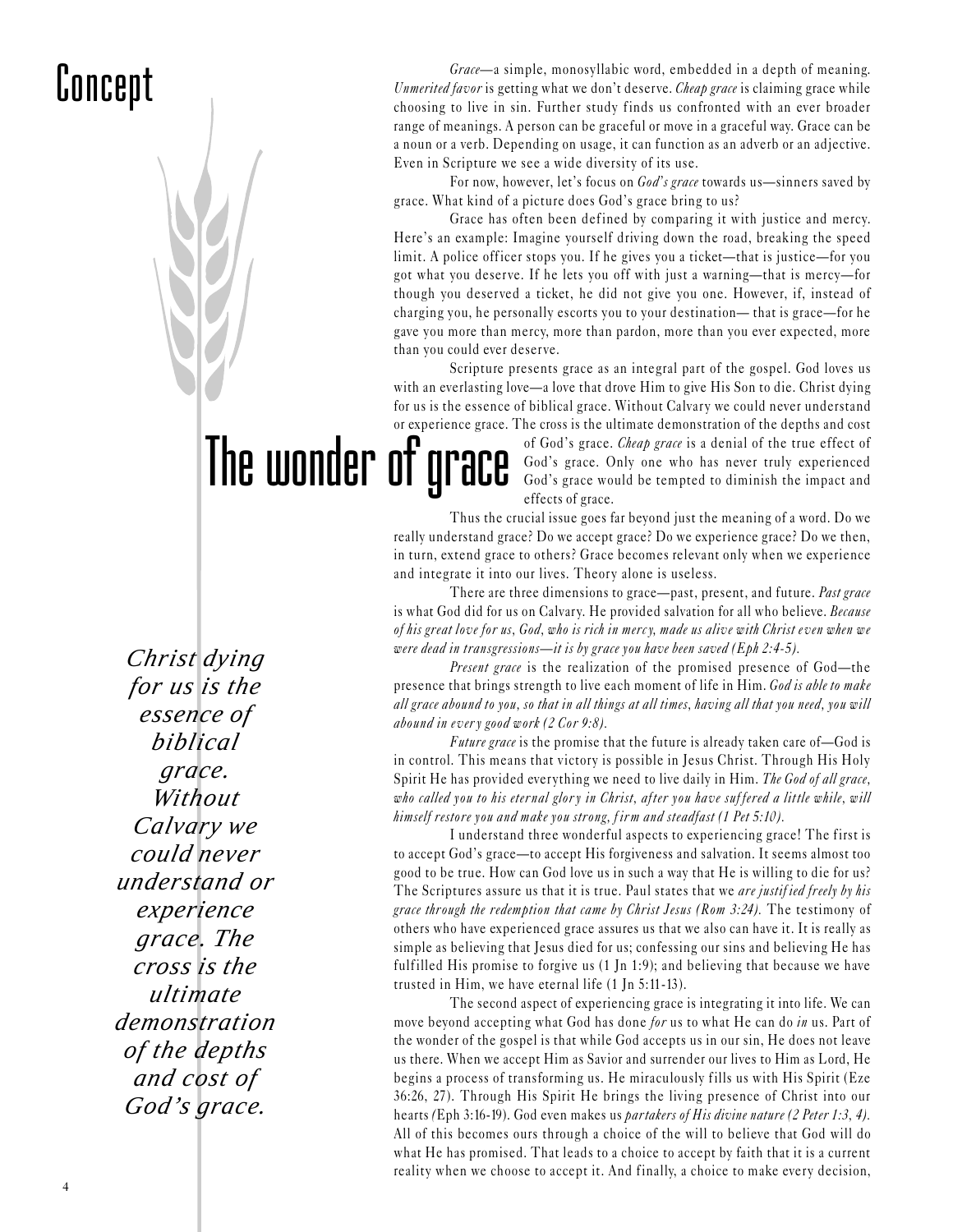every issue of life, an opportunity to surrender to His will and His control. It is fascinating to notice that even believing is the result of experiencing God's grace (Acts 18:27).

The third aspect of experiencing grace is to extend the grace we have experienced to others. In a sense, we can never fully experience God's grace until we integrate it into the way we treat one another. This is why Paul states So from now on we regard no one from a worldly point of view. Though we once regarded Christ in this way, we do so no longer. Therefore, if anyone is in Christ, he is a new creation; the old has gone, the new has come! (2 Cor 5:16, 17). Paul includes the ministry of leading others to salvation as part of the effect of grace. Through him and for his name's sake, we received grace and apostleship to call people from among all the Gentiles to the obedience that comes from faith (Rom 1:5). Even the gifts we have for ministry are part of this grace (Rom 12:6; Eph 4:7). When we share the gospel with others, we are extending God's grace to them. When we forgive those who have wronged us, we extend grace to them. Thus the one who has accepted God's forgiving grace goes on to experience it even more fully by treating others with grace.

Oswald Chambers has this powerful statement on grace: The grace you had yesterday will not be suff icient for today. Grace is the overflowing favor of God, and you can always count on it being available to draw upon as needed. . . . in much patience, in tribulations, in needs, in distresses'—that is where our patience is tested (6:4). Are you failing to rely on the grace of God there? Are you saying to yourself, 'Oh well, I won't count this time'? It is not a question of praying and asking God to help you-it is taking the grace of God now. We tend to make a prayer the preparation for our service, yet it is never that in the Bible. Prayer is the practice of drawing on the grace of God. Don't say, 'I will endure this until I can get away and pray.' Pray now—draw on the grace of God in your moment of need. Prayer is the most normal and useful thing; it is not simply a reflex action of your devotion to God. We are very slow to learn to draw on God's grace for prayer. (Oswald Chambers, My Utmost for His Highest, June 26.)

God invites us to come to Him at the throne of grace with the confidence that He loves us and has provided for all of our needs (Heb 4:16). We are believers. We have experienced His grace, and thus we accept the challenge of being stewards of God's grace as we minister to one another  $(1$  Pet 4:10). Oh the wonder of God's grace!

*Benjamin C Maxson, Director, General Conference Stewardship Department*

*The least movement affects all nature; the entire sea changes because of a rock. Thus, in grace, the least action affects everything by its consequences; therefore everything is important. In each action we must look beyond the action at our past, present, and future state, and at others whom it affects, and see the relations of all those things. And then we shall be very cautious. —Blaise Pascal*



# Stewardship Window **Coming in 2001...**

#### **Seventh-day Adventist World Stewardship Summit**

The 1999 General Conference Annual Council voted to conduct a World Stewardship Summit in early 2001. A number of issues confronting the Seventh-day Adventist Church indicate it is time for such a summit. Included in the items of discussion will be shifting giving patterns; long-range patterns of effective decline in giving; membership reactions to current promotional methods; as well as the growing challenges of increasing mission opportunities.

The summit will include officers and stewardship directors from all the world divisions and the General Conference, as well as other selected representatives. It will be designed to first look at the stewardship challenges and opportunities for the world church. This would be followed by an exploration of the conceptual and theological foundations for stewardship. Finally, recommendations will be made to the appropriate groups to implement strategies to address the issues discussed.

This proposed Stewardship Summit provides the opportunity for church leadership to carefully consider current issues in giving and stewardship as radical discipleship—the applied lordship of Jesus Christ. These two areas are critical to the future of the church. This Summit will provide an opportunity for dialogue and strategic planning so as to develop a more unified approach to stewardship.

We need your help. Please send us a list of issues that impact on or influence stewardship that you believe need to be included in this discussion by world church leadership. We will keep you posted on plans for, as well as the results of this summit.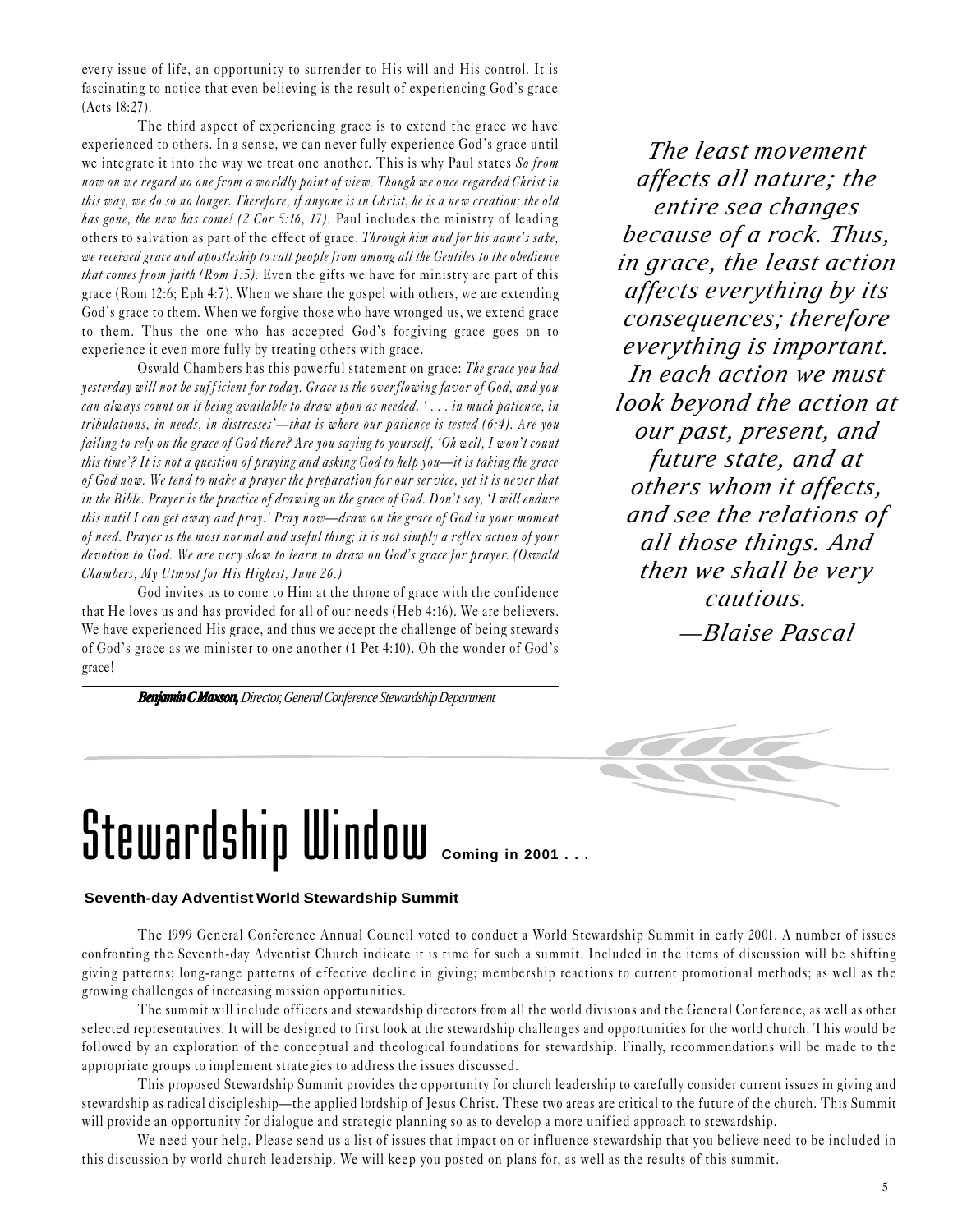### Sermons



#### **Introduction**

 $Money—offerings, pledges, annual campaigns. It's all about money. Money is$ all that the church seems interested in. Comments such as this leave many questions begging for answers. And the traditional response is, The church is a nonprofit institution that is heavily dependent on donations. No bottom line, no mission. But is that all there is to the church? Donations, bottom line, and missions? Could there be a much larger purpose that compels the church to seek offerings from members? I believe there is.

True giving provides for a deeper experience than does the habitual dropping of a dollar in the offering plate. True giving has everything to do with attitude; it is shrouded in an individual's personal relationship with God. Jesus said it clearly, Your heart will be where your treasure is  $(Matt 6:21)$ .

We pastors love to quote God's promise of liberality, 'Bring to the storehouse [THE CHURCH!] a full tenth of what you earn.... Test me in this,' says the LORD All-Power ful; 'I will open the windows of heaven for you and pour out all the blessings you need

Circles of giving (Mal 3:10, emphasis mine). Do you hear what God is saying? He says In all things, trust Me. In money, trust Me. He says If our relationship is to be a meaningful one, then it must be based on trust. Come, give our partnership a tr y. Come, trust Me.

#### **Freedom-choice**

How do you calculate the amount of your of ferings? John asked his friends Bill and Ron.

Simple, answered Bill. I draw a circle on the ground about eight inches in diameter. Then I hurl all my cash high into space, and I give to God all He directs to fall inside the circle.

How stingy, Ron rebutted. I draw a circle 15 feet in diameter. Then I stand in the middle and gently toss my dollar bills into the air. God has all that falls outside the circle.

Well, John piously boasted, I simply fling my currency as high as I can, providing God the opportunity to grab all He wants. What falls to the ground, I figure God doesn't need—so it's all mine.

John's theology, although not scriptural, comes closest to God's way. Our Father allows all of our income to fall from Heaven. And He does not take our offerings by force, nor has He pre-programmed us to be giving robots.

Our God simply says, I only desire your offerings if you give them freely and joyfully because of our relationship—Father and child. He gives me the sanctified freedom to respond to His love-giving by returning to Him the only gift which is truly mine to give—my heart. And from my heart will abundantly flow God's tithe and my treasured offerings.

It is a freedom-choice. Take out the freedom to choose to give, and it is no longer a love-gift, it is no longer a response of a relationship based on love.

What size is your circle of giving? That depends, doesn't it! It depends on if we are talking about when we give to God? Or when we receive from God.

Self-centered humans seek micro-circles when giving. But when receiving—macro-circles are much preferred! Our Father longs for us to enjoy infinite circles to receive all He sends to us. Grace and peace be yours in abundance through the knowledge of God and of Jesus our Lord. His divine power has given us ever ything we need for life AND godliness through our knowledge of him who called us by his own glory and goodness (II Pet 1:2, 3, emphasis mine).

#### **God and circles**

Circles. God loves circles! All sizes of circles. He created circles designed with circles. He incorporated circles in His design for this universe.

God loves circle-rainbows of promise too. Tradition tells us that anchoring God's rainbow is an elusive pot of gold. Of course! All the gold and silver is His! God, you see, does not need our gold. However, what the Lord sees at the end of His rainbow are His children who, worth more than gold, even the purest gold (Ps 19:10), are bound to Him by the circle of His rainbow promise. What a relationship! More valuable than gold!

Here are those excused from giving:

Those who believe every man for himself.

Those who believe that Christ made a mistake when he said Go into all the world and preach the gospel.

Those who regret that missionaries ever came to our ancestors.

Those who believe that the gospel will not save anybody.

Those who want no share in the final victory.

Those who believe they are not accountable to anybody for the trust they enjoy.

Those who are prepared to accept the final sentence: Inasmuch as ye did it not to one of these, you did not to me.

—Horace Bushnell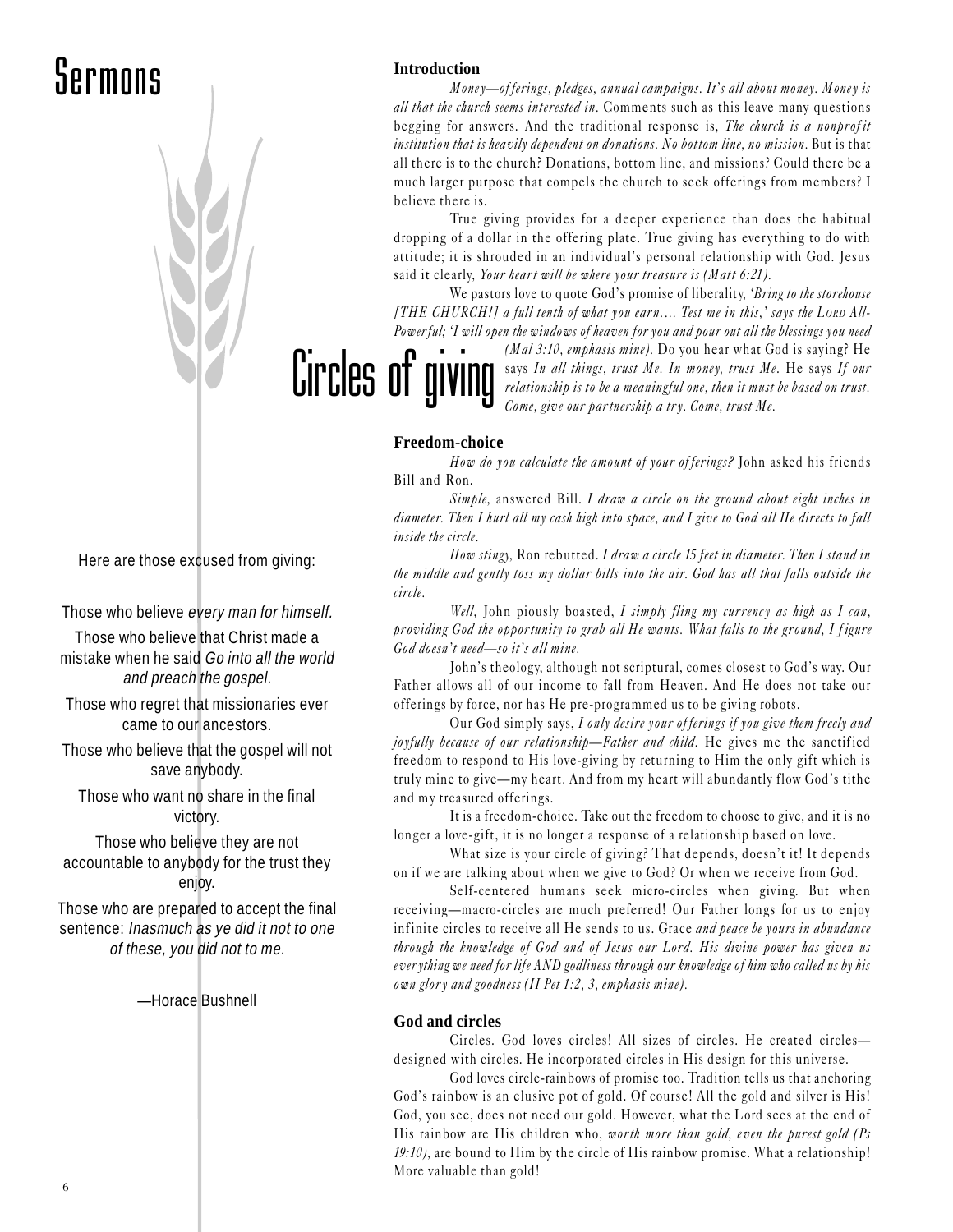God loves the finite circles of micro-matter. Quarks circling neutrons,<br>circling protons, circling atoms. The substance of His created children! We matter<br>to every letther! to our Father!

God loves the infinite circles of macro-space. Moons circling planets, circling suns, circling stars, circling solar systems, circling galaxies, circling quasars, circling-oh yes!-perfectly circling the very throne of God! Our God is an awesome God!

Yes, God loves circles—endless circles of infinite perfection. His creation is a limitless universe of the circles of His love! And we are included in the inner circle as His cherished children. The circle God loves most is the circle of His lovehugs with which He longs to embrace His children. That's why He emptied all of the treasury of heaven in the gift of Jesus for us!

#### **Grace killers**

An elderly gentlemen had fallen behind in his tithing. After a renewing encounter with God, he placed the following note in the offering plate. For value received, I (his name) promise to pay  $\oint$ \_\_\_\_. Yes, I've been receiving the blessings of God every day of my life! He has blessed me with every blessing! I promise to pay  $\oint$  \_\_\_\_ to the church treasur y.

For value received is the joyous principle of Christian stewardship. There is no greater motivator to giving than the value received through our personal relationship with God!

In his book, The Grace Awakening, Charles Swindoll refers to grace killers. Manipulating guilt is an age old *grace killer*. We all have heard the traditional approaches to increase giving: You'll be lost in Hell if you are not a faithful giver; Riches beyond measure are awaiting your liberality in supporting this ministr y; Give to the church or to the IRS; Our church is headed for bankruptc y unless you double your of ferings. Grace killers ad nauseam!

A love-relationship, however, joyfully responds to the endless benefits received from all of Heaven's treasury. God's greatest gift—the largest of His circles is the joy of unforced, free-gift giving as He modeled through His present of Jesus to us. What will be the measure of our love-relationship-response? It cannot be anything less than the gift of our heart—and a liberal offering in jubilant gratitude for His lavish love.

The result? A relationship-response that grows and continues to nurture our personal trust in Heaven's grace-gifts! And, as a blessed by-product, we will be witness to the church's financial resources being multiplied to share the good news of salvation with others inviting them into God's circle of love.

#### **Suggested conclusion**

Responsively read the passage, Right Living, Right Giving (portions of 2 Cor 8 and 9, selected and paraphrased from Eugene H Peterson's The Message)

### **Right-Living**, **Right-Giving**

Now, friends, I want to report on the surprising and generous ways in which God is working in our church.

**This was totally spontaneous, entirely our own idea.**

What explains it was that you had first given yourselves unreservedly to God.

**Our giving simply flows out of the purposes of God working in our lives.**

You are familiar with the generosity of our Master, Jesus Christ.

**Rich as He was, He gave it all up for us. He became poor and we became rich.**

Your heart is in the right place all along.

**We will do what we can! Not what we can't!** The heart regulates the hands.

**We're shoulder to shoulder with each other —one's surplus matching another's deficit.**

Now, if I said any more about this offering I'd be repeating myself.

#### **We're on board and ready to go!**

I want you to have all the time you need to make this offering in your own way. I don't want anything forced or hurried at the last minute.

#### **We remember: A stingy planter gets a stingy crop; a lavish planter gets a lavish crop.**

Good! I want each of you to take plenty of time to think it over, and make up your own mind what you will give. That will protect you against sob stories and arm-twisting.

#### **God loves it when the giver delights in the giving!**

God can pour on the blessings in astonishing ways so that you're ready for anything and everything.

#### **As one Psalmist puts it, "We throw caution to the winds, giving in reckless abandon. Our right-living, right-giving ways never run out, never wear out!"**

This most generous God who gives seed to the farmer that becomes bread for your meals is more than extravagant with you. He gives you something you can then give away, which grows into full-formed lives, robust in God, wealthy in every way, so that you can be generous in every way.

**Carrying out this work involves far more than helping meet the bare needs. It also produces abundant and bountiful thanksgiving to God. It is to prod us to live at our very best, showing our gratitude to God by being openly obedient to the plain meaning of the Message of Christ.**

Thank God for this gift, His gift! No language can praise it enough!

**And now—moved by the extravagance of God in our lives—we show our gratitude and praise through our generous offering.**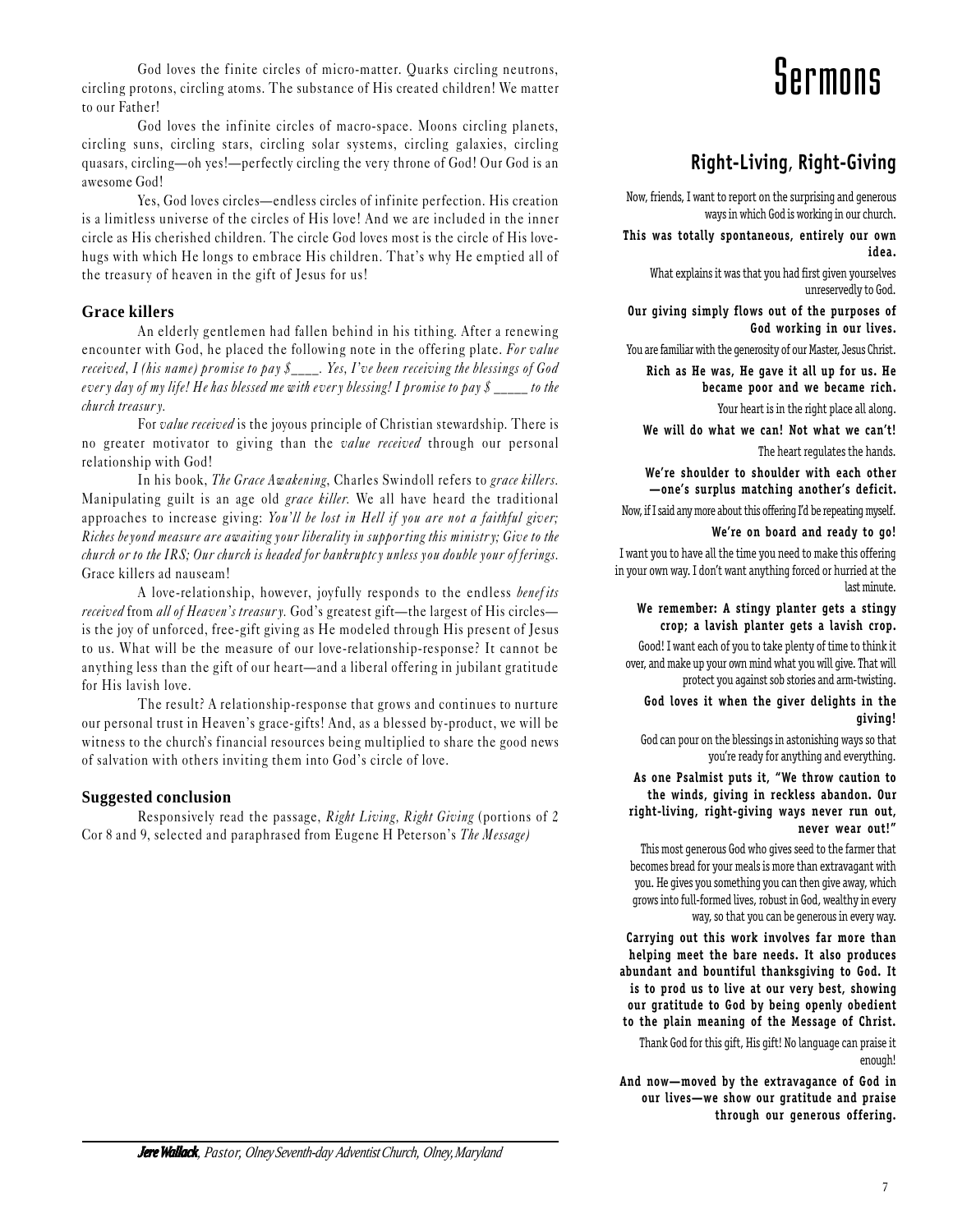# Growing in grace

But for Grace, my soul had perished, Withered as the desert sand; Gone to shadows, and tormented, But for Grace's perfect plan! But for God's unceasing Mercy, But for Calvary's sacrifice; I had wandered, blind and thirsting, Fell to Satan's grim device. But the blessed blood of Jesus, Shed upon that cruel tree; Called me from the ling'ring shadows, Saved my soul, and rescued me! But for Grace, O Grace perfected, But for love's undying flame; I had never hoped in Jesus, Ne'er had even known His name!

—Carlos C. Beam

What does it mean to grow in the knowledge of our Lord and Savior<br>Jesus Christ? How can we be sure that we are growing in this knowledge? 2 Peter 1:2-11 answers these questions.

#### **I What it involves**

#### **A It involves the development of eight** *graces*

- 1 These *graces* are listed in verses 5-7
- 2 Briefly defined
	- a) Faith is conviction, strong assurance
	- b) Virtue is *moral excellence*, goodness
	- c) Knowledge is *correct insight*
	- d) Temperance is self-discipline
	- e) Patience is bearing up under trials
	- f) Godliness is godly character out of devotion to God
	- g) Brotherly kindness is love toward brethren
	- h) Charity is active goodwill toward those in need
- 3 Note verse 8
	- a) We must *abound* in these eight graces
	- b) Only then can we be growing in the knowledge of Jesus Christ
- 4 Therefore we are discussing something more than simply increasing our intellectual knowledge of Jesus Christ!
- a) Knowledge has a place, but is just one of the graces necessary.
	- b) Peter is talking about growing in a fuller and more personal knowledge of Jesus Christ!
		- 1) Which comes by developing Christ-like attributes
		- 2) The more we grow in these graces, the more we really know Jesus (for He is the perfect personification of these *graces*)
	- 5 The word used for *knowledge* in verses 2, 3, and 8 means to become thoroughly acquainted with, to know thoroughly, to know accurately, know well
	- 6 Such knowledge comes only as we demonstrate these Christ-like graces in our lives

#### **B Develop these graces in conjunction with each other**

- 1 Notice the word *add* in verse 5
	- a) Before each grace mentioned, the word is implied
	- b) Suggests that each grace works with the others to produce an overall effect
	- c) Each grace is to temper and make per fect the grace that goes before it
	- d) Note the illustration
		- 1) to knowledge (add) temperance—the grace of self-control enables one to apply properly the knowledge one has
		- 2) to temperance (add) patience-self-control in turn needs the quality of patience to be consistent day after day
		- 3) So each grace is necessary, it is not a list from which to choose
		- 4) They all need to be developed in conjunction with each other

#### **C It involves diligent effort**

- 1 Notice the word *diligence* in verses 5 and 10
- 2 It means earnestness and zeal
- 3 To grow in the knowledge of Jesus Christ requires much effort
- 4 We do not *accidentally* or *naturally* develop these graces

#### **II Why we should be** *growing in the knowledge of Jesus Christ?*

8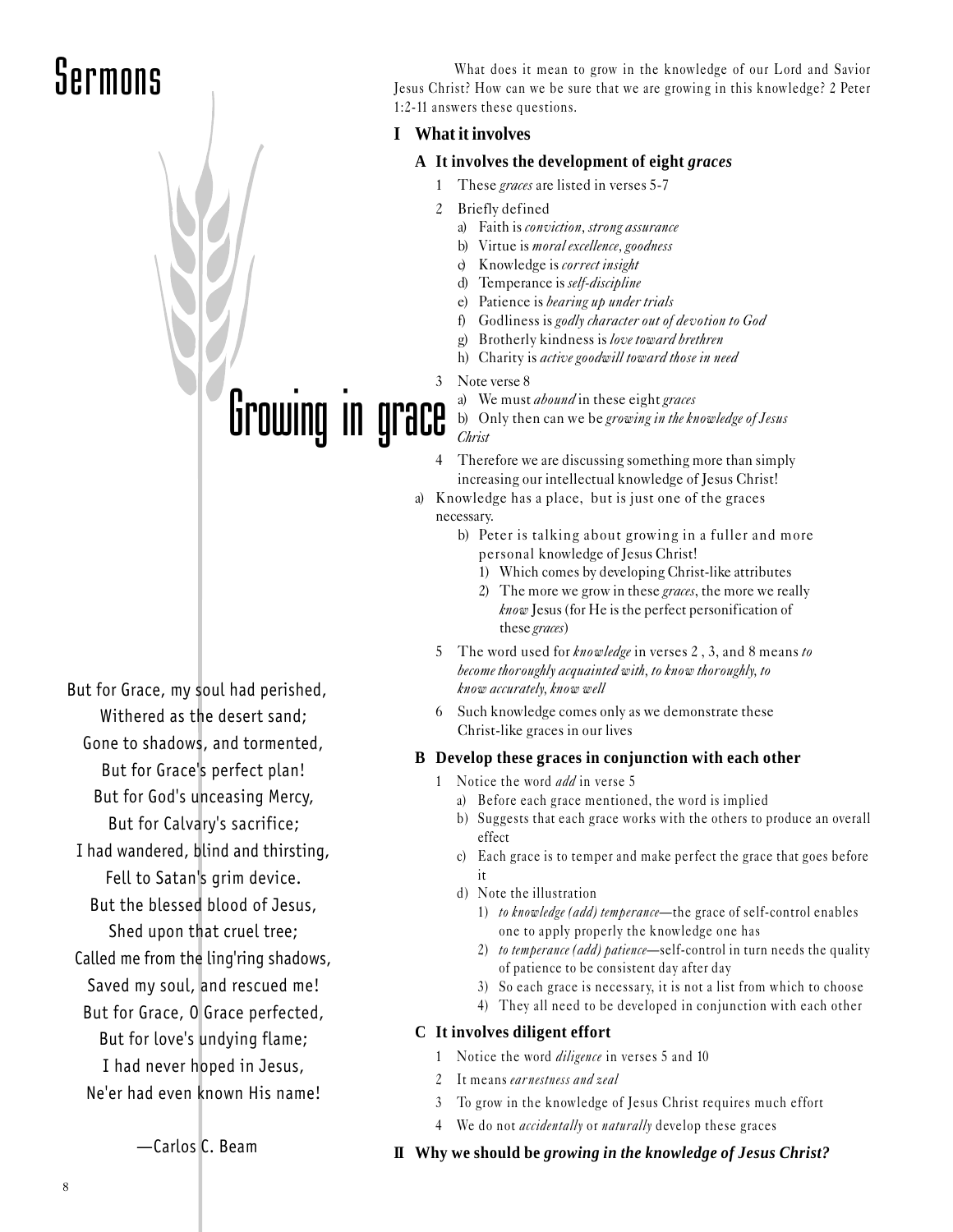#### **A Grace and peace are multiplied in this knowledge (2 Pet 1:2)**

- 1 Grace and peace are common forms of greeting in the New Testament
	- a) Grace is the greeting that requests God's unmerited favor
	- b) Peace is the greeting that requests the natural result of God's favor
- 2 These two blessings are *multiplied* in the knowledge of Jesus
	- a) All men experience God's favor and its result to some degree (Matt 5:45)
	- b) Only in Christ can one enjoy the *fullness* of God's favor and peace (Eph 1:3; Phil 4:6, 7)

#### **B All things pertaining to life and godliness are given through this knowledge (2 Pet 1:3, 4)**

- 1 Only as we grow in this knowledge do we enjoy the true, full life available by God's divine power
- 2 Which includes exceedingly great and precious promises
- 3 Which enables us to be partakers of the divine nature
- 4 Which can free us from the corruption that is in the world through lust

#### **C Failure to grow in this knowledge results in spiritual myopia and amnesia (2 Pet 1:9)**

- 1 Our vision is *shortsighted* if we are not growing in the knowledge of Jesus Christ
	- a) What is the ultimate objective of being a Christian?
	- b) To become like Christ! For whom he did foreknow, he also did predestinate to be conformed to the image of his Son, that he might be the firstborn among many brethren (Rom 8:29)
	- c) As we have seen, this is what it really means to grow in the knowledge of Christ
- 2 Failure to so grow is an indication that we forgot why we were redeemed by the blood of Christ in the first place!
	- a) To have our sins forgiven, yes . . .
	- b) But then, that we might present ourselves to God and become what He wants us to be -like His Son!

#### **D We will never fall (2 Pet 1:10)**

- 1 This does not mean we will never sin (1 Jn 1:8,10)
- 2 The word fall means to fall into misery, become wretched, lose our salvation
- 3 We will never fall so as to lose our salvation

#### **E An entrance into the everlasting kingdom (2 Pet 1:11)**

- 1 This everlasting kingdom is likely the heavenly kingdom (2 Tim 4:18)
- 2 In other words, the ultimate destiny of the redeemed
- 3 What is meant by the idea of an abundant entrance?
	- a) You may be able to enter, not as having escaped from a shipwreck, or from fire, but as it were in triumph
	- b) By possessing the eight graces, we will be able to live victoriously in this life and to joyously anticipate what lies ahead (2 Tim 4:6-8)

Which of these graces have we developed best? In which are we most lacking? Are we making progress in the knowledge of Jesus Christ? If not, why begin now to do what is necessary to start making progress?

### Sermons

 It happened some time ago, but the memory still blesses me when I think about it. I was going through the check-out line at the store. Ahead of me was a small boy and he was obviously having a problem. Lying on the counter was a package of candy, and beside it was the little boy's money. The clerk spoke to him, and he began to dig first in one pocket and then the other pocket. Finally, he looked up at the clerk in silent despair.

I tapped him on the shoulder and asked, *How much do you need?*

He answered, *Eight cents.*

I said, *Let me help you, okay?* and I placed the eight cents in his hand.

The look of gratitude on his face will never be forgotten!

 I didn't have to do that, but what a blessing. What a deep down good feeling I would have missed if I hadn't given the boy the eight cents. I believe it is those *didn't have-to-do-it* kind of things that are the real seasoning of life.

The opportunities for such rich rewards are all around us if we will just take the time to recognize them; a word of praise, comfort, or encouragement, a card, or a note of appreciation for *just being you*— just little gestures of love and friendship when *you didn't have to do it.* What a difference they can make.

 There is so much in the life of the believer that *we don't have to do* but when done always seems to bring God's special blessings to those who are the recipients as well as for those of us who do what we really didn't have to do.

*Don Robinson, Pastor, Grace Baptist Temple, Bloomington, Indiana*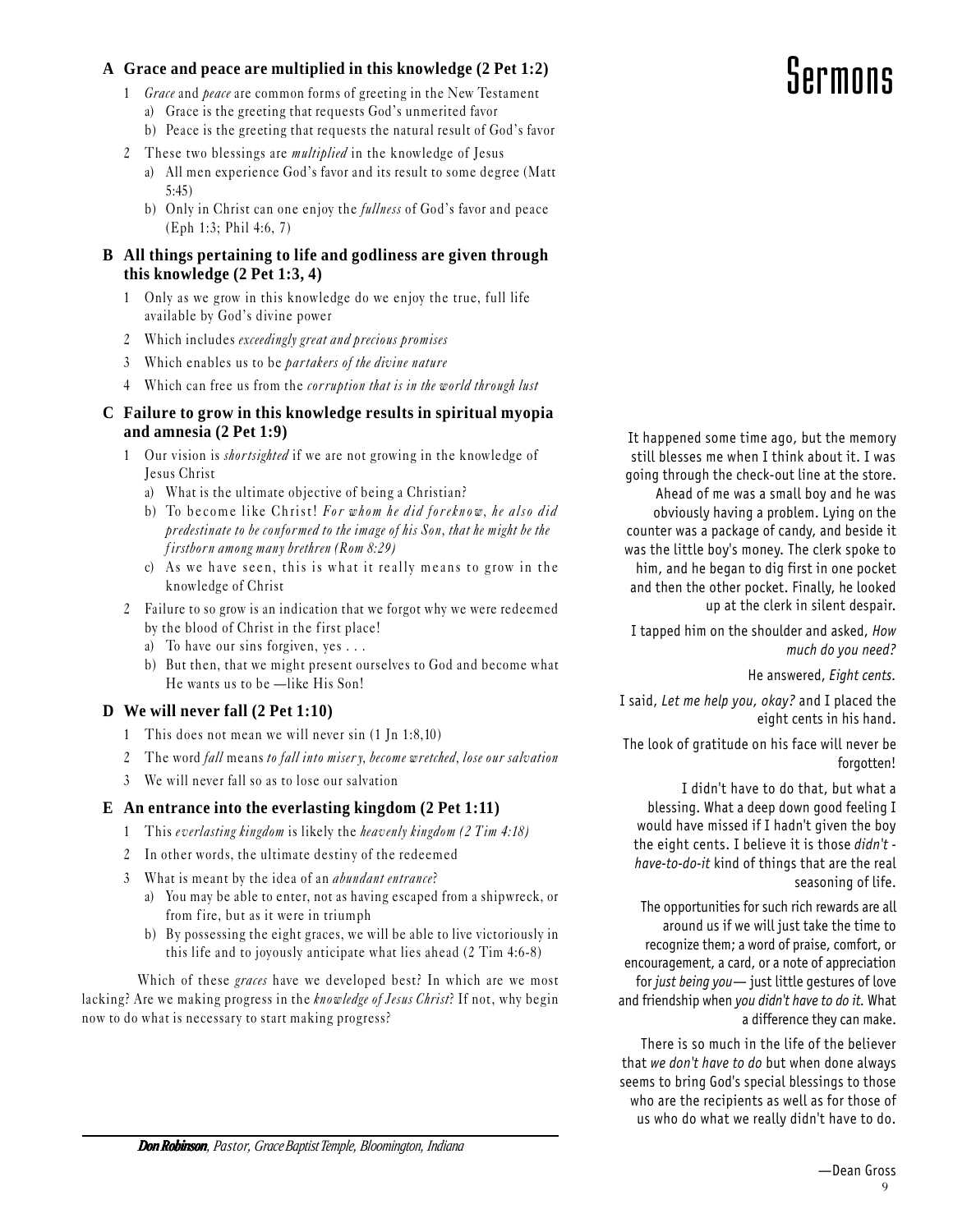### **Sermons Under grace or under law ?**<br>The Macedonians as a



*Grace can pardon our ungodliness and justify us with Christ's righteousness; it can put the Spirit of Jesus Christ within us; it can help us when we are down; it can heal us when we are wounded; it can multiply pardons, as we through frailty multiply transgressions. —John Bunyan*

The Macedonians as an example of loving generosity (2 Cor 8:1-4, 9)! What do you think motivated this kind of giving? It was the grace of God. Christian giving begins under grace, not under law.

Under law, *I give to be accepted by God*. This motive is distinctive from religions that make giving a means to earn God's acceptance. (In Islam, for example, alms is one of 5 pillars—they give to be accepted by God.) Under grace, I give because I have been accepted by a loving God. Under law, My giving is a duty which I resent. This is the natural consequence of a works-righteousness mentality. Under grace, My giving is a privilege which I enjoy. Under law, I give to keep God and others off my back. Under grace, I give as much I can to express my gratitude to God for His love.

Many Christians misinterpret or misapply 2 Corinthians 9:7 to mean that it is wrong for us to call on or remind each other to make giving commitments. But this isn't Paul's point. He called on them to give in 1 Corinthians 16 and he reminds them to give in this very passage! Nor is it that we shouldn't give if we feel

## Under grace

grudging or like we have to. Our human nature can generate such feelings. His point is that God wants us to give with the right attitude. We should give voluntarily and cheerfully because we are the recipients of God's lavish grace.

#### **Stewards or workers**

It is easy to think of ourselves as owners and our money as exclusively our own property to be used to advance our own interests. While on a sociological level this may be true, it is completely false on a theological level. God says he is the Owner of all that we have (Ps 24:1). We are his stewards, entrusted with the privilege and responsibility to manage his resources to advance his purposes (1 Cor 6:19,20). And we will one day give an account to him for how we did in this (Matt 25).

Owners ask How much of my money will I give to God? Stewards ask How much of God's money will I keep for myself? It is appropriate for the steward to have enough to live on and provide for his family—but never to live luxuriously while the owner's affairs are neglected. Yet statistics reveal that as most Christians' income goes up, their percentage of giving goes down.

Owners ask Will I enjoy this? Can I afford it? Stewards ask How will this affect my ability to advance God's purposes? Certainly, being able to afford something is necessary but is not sufficient reason to buy something. For example, there are the needs of others to consider, for example (2 Cor 8:13-15).

Owners say My finances and giving are my private business. Stewards say I will seek God's way so I can be faithful with His resources. Instead of viewing our finances and giving as our private business, we, as stewards, must look to God's Word for guidance.

Says Louis Cassels, If God wants you to do something, he'll make it possible for you to do it, but the grace he provides comes only with the task and cannot be stockpiled beforehand. We are dependent on him from hour to hour, and the greater our awareness of this fact, the less likely we are to faint or fail in a crisis.

#### **Sowing and reaping (2 Cor 9:6-11)**

If we live selfishly and self-protectively, we will lose our lives, but if we're willing to give ourselves away in love for others and out of trust in Christ, we will discover that God enriches our lives more than we give (John 12:24,25; Mark 8:34,35).

Through financial blessings God enables some to give even more to his work (2 Cor 9:10). Paul tells us that God is looking for people who can become bigger conduits. There is excitement in seeing God come through materially when we remain faithful in financial giving to the point where it brings us into unexpected need (Phil 4:18,19). There is also the security of a proven track-record of God's faithfulness (Mark 10).

There is joy in seeing God work through your giving to help others come to Christ, and get a chance at a new way of life. How much should I give? How much do you want to be blessed?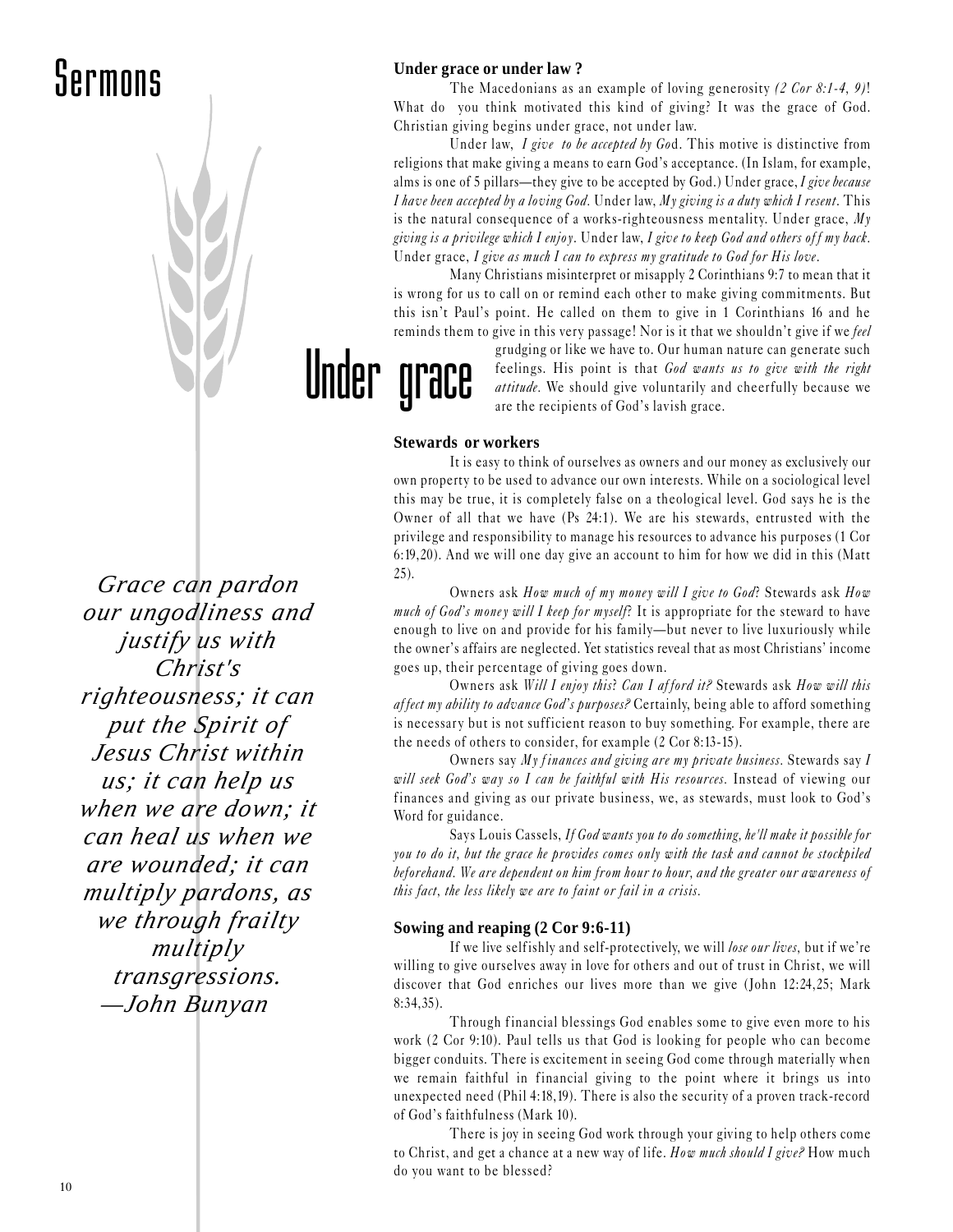#### **Commitment and consistency**

We should make giving commitments and fulfill them by giving consistently (1 Cor 16:2; 2 Cor 9:5). After prayerful consideration, we should be willing to go on record regarding what we will give to God's work in a given area, and then we should diligently lay aside the portion of our paychecks needed to meet that commitment. Many think this is legalistic and Spirit-quenching—that we ought to not plan in this area, but should instead just follow the Spirit's leading. However, in Paul's mind, there is clearly no contradiction between giving under grace and this principle.

This principle is important for a number of reasons: Many of the Church's needs are consistent. The rent and utility bills, for example, come with remarkable regularity! Our missionaries have regular needs. Needs require financial preparation in order to meet them. The best way to do this is to lay it aside little by little before the time comes. The church leaders need to plan its ministry, and since ministry costs money, we can do a better job of this if we have an idea of what the giving will be.

Covetousness will erode the contribution of inconsistent givers. For certain, we have all experienced this at one time or another. When we wait to give from what is left over, most often there isn't anything left to give. Somehow, when we wait to give, we manage to spend our resources on ourselves (be it intentional or not). On the other hand, when we set aside our tithes and offerings before we meet our own needs, we will reap the benefits of living and giving under God's grace (without feeling the pinch of limited resources).

#### **Christian giving brings abundant blessings (2 Cor 9:6-15)**

At one time J Wilbur Chapman experienced a great sorrow that nearly shook his faith. In addition, his finances were almost depleted just when it was necessary for him to take a long trip to the western United States. One of the elders of his church who was a wealthy banker came to his home to offer a word of comfort and encouragement. As he left, he slipped a piece of paper into the pastor's hand. Chapman looked at it and was surprised to find that it was a check made out to him and signed by this rich friend. But the figures to indicate the amount of the gift were missing.

Did you really mean to give me a signed blank check? he asked.

Yes, said the man. I didn't know how much you'd need, and I wanted to be sure you would have enough.

Later Chapman commented, While I never had to use that check, it gave me a secure feeling to know that thousands of dollars were literally at my disposal.

God abundantly blesses Christians who give voluntarily and sacrificially (Mk 8:34,35). If we live selfishly and self-protectively, we will *lose our lives*. But if we're willing to give ourselves away in love for others, trusting the Lord to meet our needs, we will discover that God enriches our lives more than we could ever give to his work. Notice the blessings Paul says such Christian sowers will reap.

God is looking for people who can become bigger conduits. Godly givers also experience the blessing of seeing God work through their gifts to help other people on the deepest level. We become co-workers in ministries which we financially support. Through our money, we can touch lives in ways that we could not otherwise. What step of faith does God want you to take in this area? Begin consistent giving? Get advice on finances? Make a faith-promise gift? Increase your giving commitment? Reflect on your identity as a recipient of God's grace or as a steward?

### Sermons

*Grace is the good pleasure of God that inclines him to bestow benefits upon the undeserving. It is a self-existent principle inherent in the divine nature and appears to us as a self-caused propensity to pity the wretched, spare the guilty, welcome the outcast, and bring into favor those who were before under just disapprobation. Its use to us sinful men is to save us and make us sit together in heavenly places to demonstrate to the ages the exceeding riches of God's kindness to us in Christ Jesus.*

 *—A W Tozer*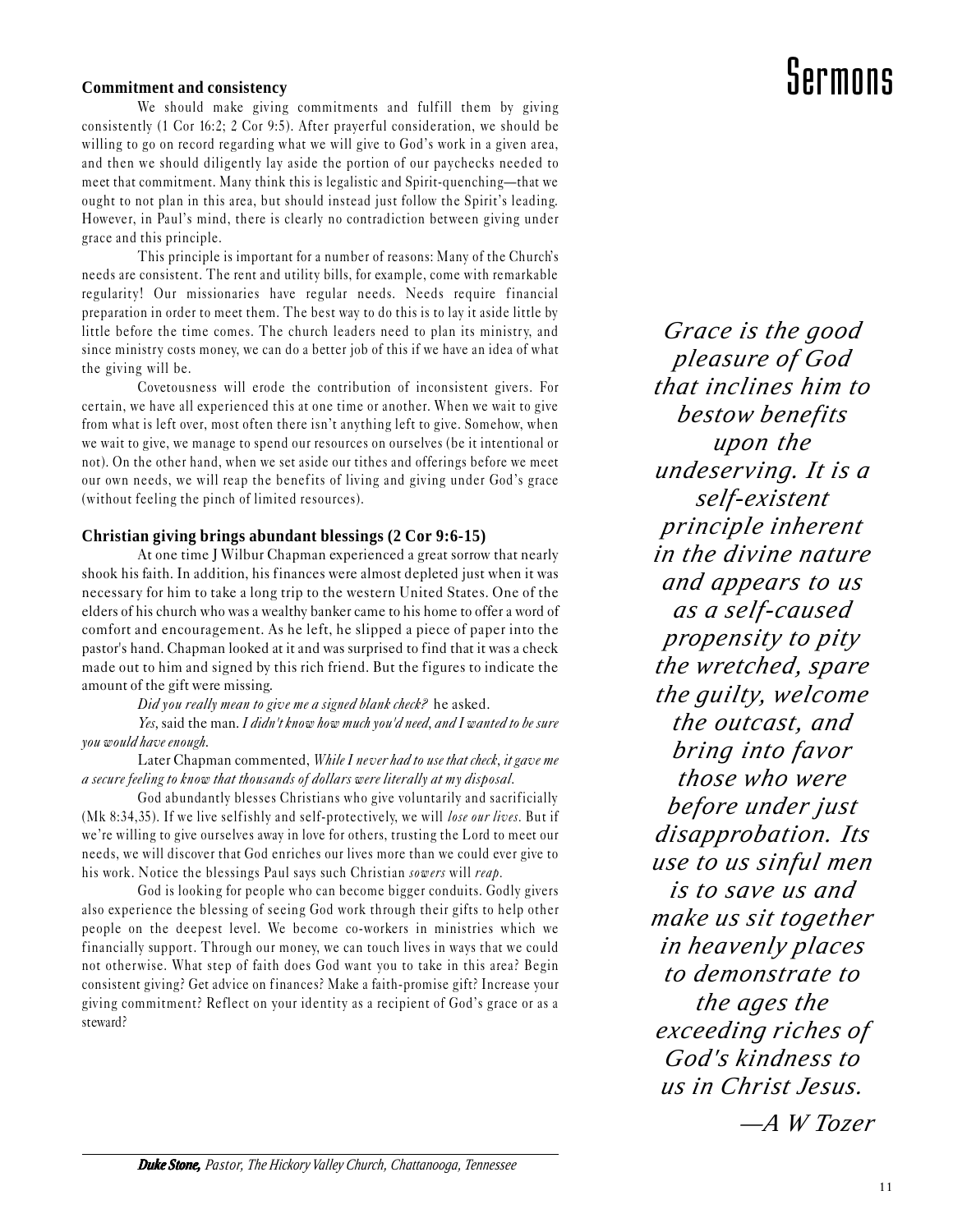A preacher, building up steam in his sermon, moving to a great crescendo, said *This church, like the crippled man, has got to get up and walk.*

The congregation responded *That's right, Preacher, let it walk.*

And he added *This church, like Elijah on Mount Carmel, has got to run.*

They responded *Run, let it run, Preacher. Let it run.*

The preacher continued *This church has go to mount up on wings like wings of eagles and fly.*

Again they agreed, *Let it fly, Preacher. Let it fly.*

Then the preacher added *Now if this church is gonna fly, it 's gonna take money.*

And they all spoke up in unison, *Let it walk, preacher. Let it walk. Let it walk.*

— Adapted from Clyde Murdock, *A Treasury of Humor*

#### **Introduction**

Alan Redpath in Blessings Out of Buffetings writes: Once you see the matter of giving is centered in this lovely word grace, it lifts the whole act away from mechanics, from pressure and duty, from obligation and mere legalism. It lifts us up into the most lovely atmosphere of an activity which seeks by giving to convey to others all that is lovely, all that is beautiful, all that is good, and all that is glorious.

The churches in Macedonia were going through extremely difficult economic times. They were so deep in poverty that Paul didn't even ask them to give toward the offering for the poor in Jerusalem. He knew they couldn't afford it.



But then they embarrassed Paul by begging for the opportunity to be a part of the project (2 Cor 8:1-4). They saw a great need and didn't want to be left out. They were so moved by the Holy Spirit's promptings they insisted on being a part of the *support of the saints* in Jerusalem.

#### **Begins with giving yourself (2 Cor 8:5)**

How did they do it? They first gave themselves to the Lord and to us by the will of God (2 Cor 8: 5). That is always where stewardship must begin. They first gave themselves unto the Lord. They had an intimate love relationship with the Lord God. When you fall in love with the Lord Jesus you will give from the heart, because He is first in everything. These Macedonians, Paul says are an example to us of those who give by the principle of grace. Out of their love for the Lord, they gave according to their ability, and beyond their ability they gave of their own accord. There was no show, no competition. No one applied any pressure on them.

You know the grace of our Lord Jesus Christ, that though He was rich, yet for your sake He became poor, that you through His poverty might become rich  $(v 9)$ . Jesus chose to give up the manifestation of His eternal glory, and take on all the abject poverty of a slave (Phil 2:6-8). He did it because He loves you. He did it so you could become extremely rich! You are rich in His grace. Rich in His love, rich in a right relationship with God, rich in the Holy Spirit, rich in promises, rich in power.

When you are the recipient of this kind of grace, you cannot help but respond in kind. Don't miss what happened in the heart of the Macedonian believers. God made them exceedingly rich in His grace, not financially rich. This is not *prosperity gospel* nonsense. This is not some religious, get-rich scheme! You put Christ first in every area of your life and give financially as He enables you and you will be enriched beyond measure. That is the principle of grace giving.

Ron Blue writes in Master Your Money (pp 19, 20): Very few Christians would argue with the principle that God owns it all, and yet if we follow that principle to its natural conclusion, there are three revolutionar y implications. First of all, God has the right to whatever He wants whenever He wants it. It is all His, because an owner has rights, and I, as a steward, have only responsibilities.

If I really believe that God owns it all then when I lose any possession, for whatever reason, my emotions may cry out, but my mind and spirit have not the slightest questions as to the right of God to take whatever He wants whenever He wants it. Really believing this also frees me to give generously of God's resources to God's purposes and His people. All that I have belongs to Him.

The second implication of God's owning it all is that not only is my giving decision a spiritual decision, but every spending decision is a spiritual decision.... As a steward, I have a great deal of latitude, but I am still responsible to the Owner. Some day I will give an accounting of how I used His property.

The third implication of the truth that God owns it all is that you can't fake stewardship. Your checkbook reveals all that you really believe about stewardship ... your goals, priorities, convictions, relationships, and even the use of your time. A person who has been a Christian for even a short while can fake prayer, Bible study, evangelism, going to  $\emph{church},$  and so on, but he can't fake what his checkbook reveals.

#### **The practice of grace giving (2 Cor 8:10-24)**

Paul reminded the Corinthians that they made a pledge to give to the Jerusalem missionary offering (2 Cor 8:10-11). A year had now gone by and they had not fulfilled their promise. They had been caught up in bickering and fighting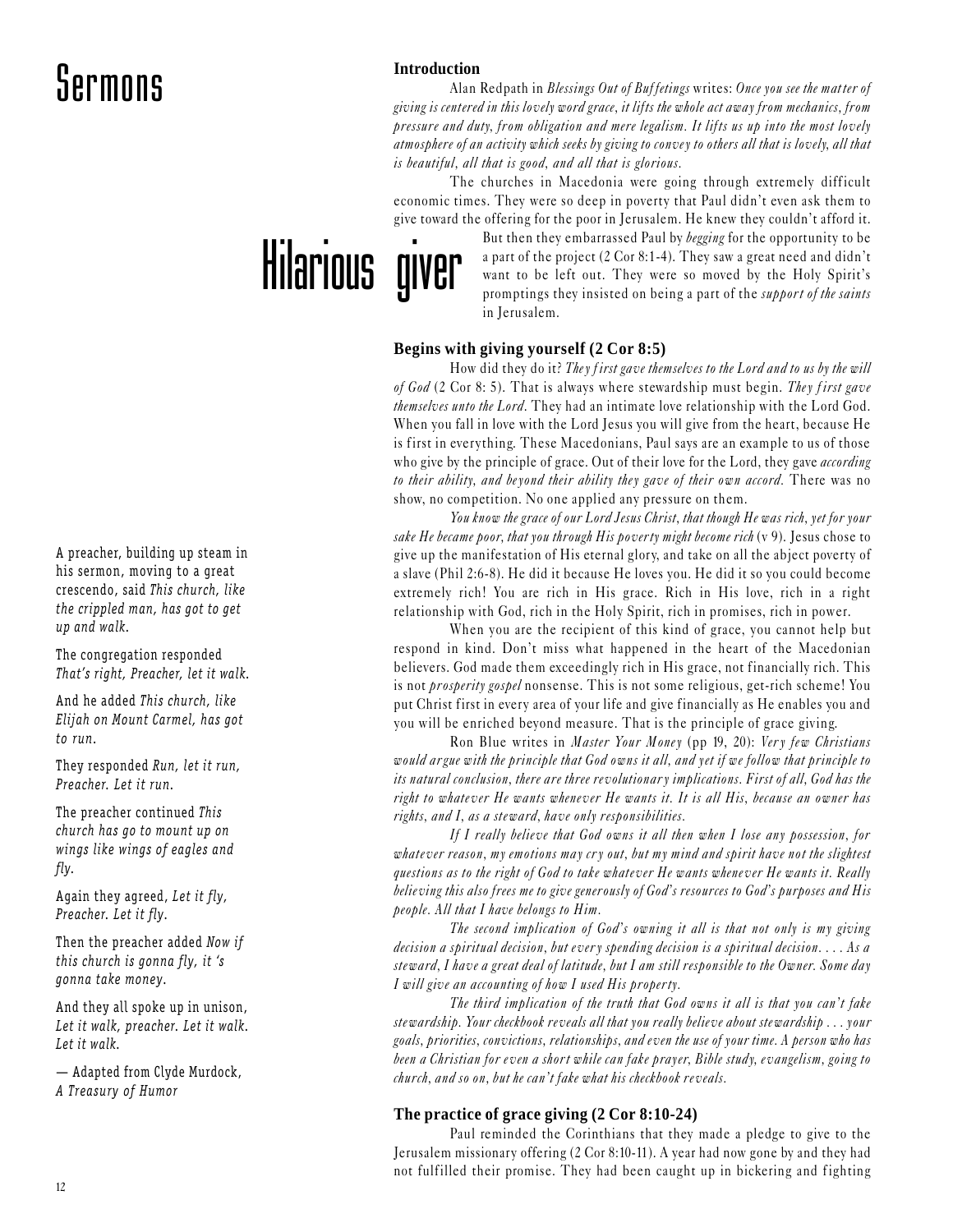with one another. There were divisions within the body. They were sidetracked with dissensions, immorality, and drunkenness, quarreling over spiritual gifts rather than keeping their eyes on the Lord Jesus Christ. Carnal preoccupations kept them from fulfilling their pledge to God.

Are making pledges wrong? We live everyday on the principle of pledges. I am living my life based upon pledges. I have pledged to pay the utility companies at the end of every month. I drive my cars on the promise that I will pay my car notes. I live in a house by promising to pay my mortgage monthly. How strange that some think it is wrong to make a sincere promise to give to God from what He has provided for us when we have already made pledges to hard-hearted human creditors.

#### **It is all in the attitude (2 Cor 9:6, 7)**

Go ahead and do as you sense God leading you. Since He has blessed you bountifully go ahead and give as you purposed in your heart to do. Follow through with your pledge.

Don't do it grudgingly. The word means out of grief, sorrow, and pain of mind or spirit. Don't do it as if it were killing you. Don't give reluctantly as if you are grieving over what you have lost in the process. Oh man I gave that ten dollars and I could have kept it and rented a couple of movies, eaten out or gone on a date. Why in the world did I do that? Don't give grudgingly or under compulsion. Let it come from a heart that is overflowing with God's wonderful grace and love.

It is all in your attitude. God loves a cheerful giver. The English transliteration of the word for cheerful (hilaros) is hilarious. God loves a hilarious giver (2 Cor 9:7). He desires our giving come from a heart that is cheerful, joyous, prompt, ready to do anything. Is there a readiness and a joy in your giving? Or is there the attitude of an old gripe, grudgingly holding on to every penny? But neither does God want us to be like a drunken sailor who throws his money away on drinks for everyone. He wants us to be responsible givers who give out of a heart that is overflowing with God's grace.

#### **God's promise to the grace givers (2 Cor 9:8-15).**

God does not bless us to enrich our own selfishness. He does it that His name will be glorified and that His eternal purpose will be accomplished. God is not in the modern American *prosperity gospel* movement. Often, in His all sufficient wisdom He works just the opposite to accomplish His purpose in our lives (2 Cor 9:10, 11). God blesses us abundantly so we can bless others abundantly.

He wants our giving to be a blessing, a means of producing thanksgiving to God (2 Cor 9:12). He takes your gift and uses it that His name will be glorified repeatedly. People see your gift and they offer up thanksgivings to God. Those who are recipients praise God and pray for you. Your gift keeps repeating itself in people's lives.

A prominent Christian businessman shared His testimony of how he came to Christ. It was during the great Depression. There was a missionary sharing the needs of the mission field. An appeal was made to continue the missionary work even in the midst of abject poverty. They took up an offering that night. This young believer sat there in the audience and knew that he had only one silver dollar to his name. That was all the money he had in this world. He said he could, at the moment feel the tremendous pull of the Holy Spirit leading him to contribute to this great need. All he had was that silver dollar coin. He said to the ladies, I reached in my pocket and I took out that silver dollar, all I had in the world, and I laid it on the plate and gave my all to Jesus Christ, expecting God to meet my need.

He then told how God greatly blessed him through the years. He had now come to a place of prominence, power and possessions. As he was standing there a woman in the audience spoke up and said, I dare you to do it again!

That is exactly what God calls us to do. He makes us exceedingly rich so we can become paupers again by making others rich. The Lord owns it all; we are His stewards. May the Lord bless you spiritually as He has blessed you financially.

A twenty-dollar bill and a one-dollar bill were talking one day. They were telling each other where they had been. The twenty said he had just been on a whirlwind trip. He had been to the casinos and to the movies. He had been to a baseball game and purchased hotdogs and beers. He had been passed on to the lottery and then a drug dealer. His life was full of extravagant travel. The one-dollar bill responded saying his life was boring. All he had done was travel from one church to another and another.

## Sermons

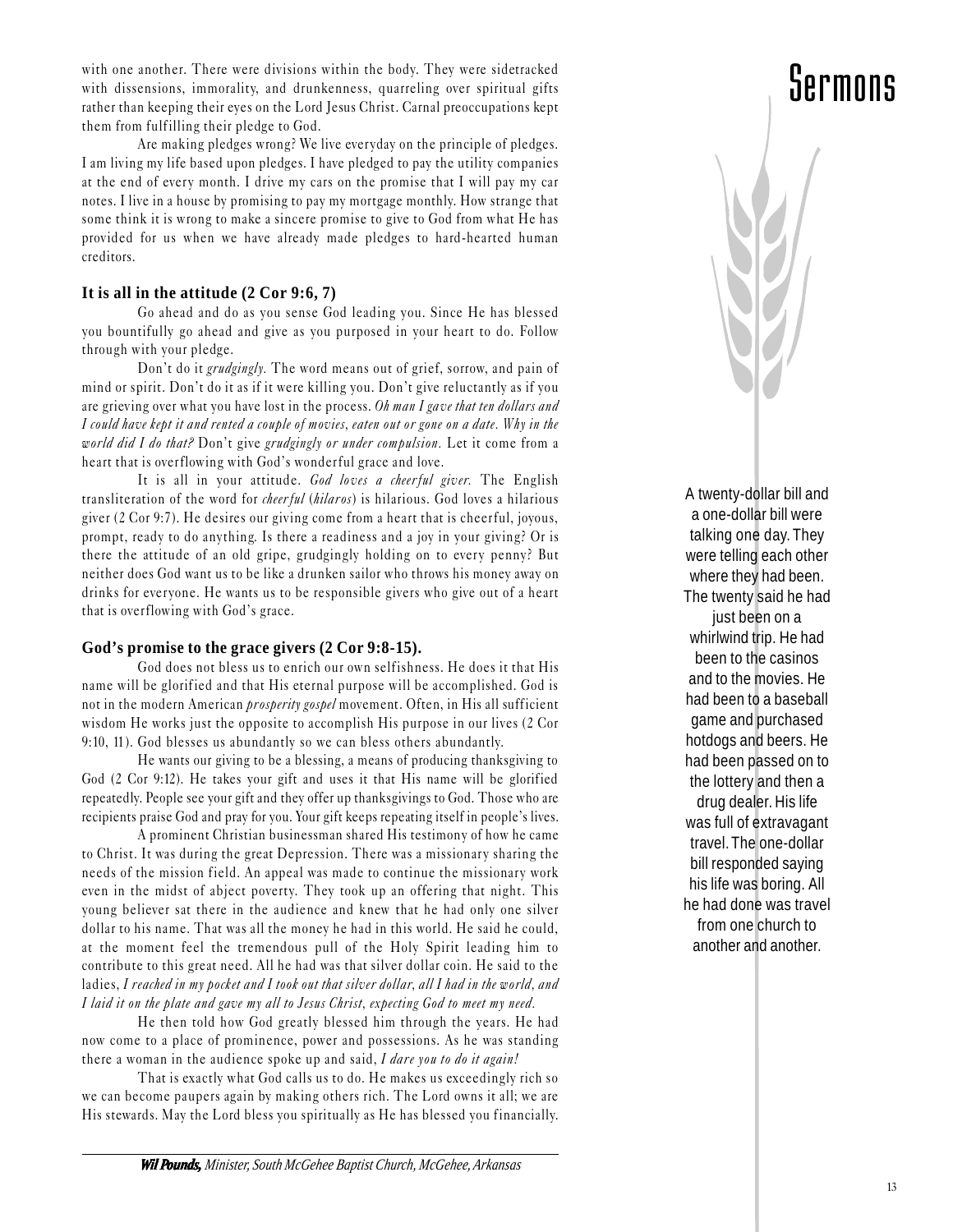### Book Reviews



### *The Art of Living Well*

**by Ken Boa and Gail Burnett NavPress Colorado Springs, Colorado, 1999 US\$ 8.00**



### *Finding God Between a Rock And a Hard Place*

**Compiled by Lil Copan and Elisa Fryling Harold Shaw Publishers Wheaton, Illinois, 1999 US\$ 10.99**



*Acts of the Holy Spirit Acts of the Holy Spirit*

**Harold Shaw Publishers Wheaton, Illinois, 1999 US\$ 12.99**

Everyone desires a fulfilling and well-lived life, but living well is impossible without wisdom. Based on the proverbs of Solomon, the second book in NavPress' Guide Book series, The Art of Living Well examines the specific ways to apply wisdom to life, presenting the fruits of wisdom in relationships, jobs, actions, and much more. This intelligent, in-depth study gives practical tools to integrate wisdom into each area of life and learn to act instead of react to life situations.

Designed for busy people, the daily excursions in these studies can be completed in less than thirty minutes and require no additional study helps, concordance, or even a Bible (the needed texts are included in the sidebars and appendices). The book includes five studies, each divided into five daily excursions. Most excursions take about 20 minutes to complete. Also included are optional side tours for those wanting to delve even deeper into the subject.

Personal experiences of the authors are inserted throughout the excursions. These stories give a realistic, down-to-earth connection between the student and the biblical truth.

This personal study guide can easily be adapted for use in a small group study session. Each unit ends with a session plan called *Sharing the Journey* that suggest questions and activities. A flip chart, some markers and these suggestions is all one needs to lead a small group study.

*Reviewed by the staff of Dynamic Steward*

No story about God's light coming into a dark space is a small story, and every story that is a reminder of God's grace is our story. This collection of inspirational stories about everyday grace gathers together personal accounts from people next door and around the globe, from the famous and the lesser known. No matter what your background or circumstances, God's grace shows up every where: airports, grocery stores, hospital rooms—the details of our lives. Contributors include Madeleine LEngle, Luci Shaw, Margaret Jensen, Corrie ten Boom, Kim Bolton, Larry Crab, and Patricia St. John.

Their stories will remind you of God's presence in our everyday lives, in the little things, in both the crisis and the mundane. Read the stories of people who experience God's love and grace, and you will be reminded that stories happen only to those who expect them, to those who have their eyes and ears and hearts open to the working of God's grace.

This book of answered prayers and signs of grace will encourage and affirm new believers and seasoned veterans alike. The uses of this book can be many-a gift of appreciation or encouragement; a source for sermon illustrations or children's stories; or a personal bedside story book.

*Reviewed by the staff of Dynamic Steward*

The astounding, invigorating dynamics of the Holy Spirit have never been more present and available than now, declares author Lloyd Ogilvie, who is currently serving as the 61st Chaplain to the United States Senate. With richness and practical insight, he uses the story of the Book of Acts to show the joy of living as God intends—with the limitless power of the *Holy Spirit* released in our lives.

Formatted like a detailed outline of the Acts, the topics discussed include the meaning of a Spirit-filled life, the adventure of following the Spirit's guidance, how to find forgiveness and joy, giving up idols, and living confidently in the power of Christ's Resurrection.

Use this book as your guide to follow the story of the early church. From their example, discover the firm foundation of God's church. In their victories, plan your own with the Holy Spirit.

Through the Acts of the Holy Spirit, join in the adventure of following the Spirit's guidance and living confidently in His power.

*Reviewed by the staff of Dynamic Steward*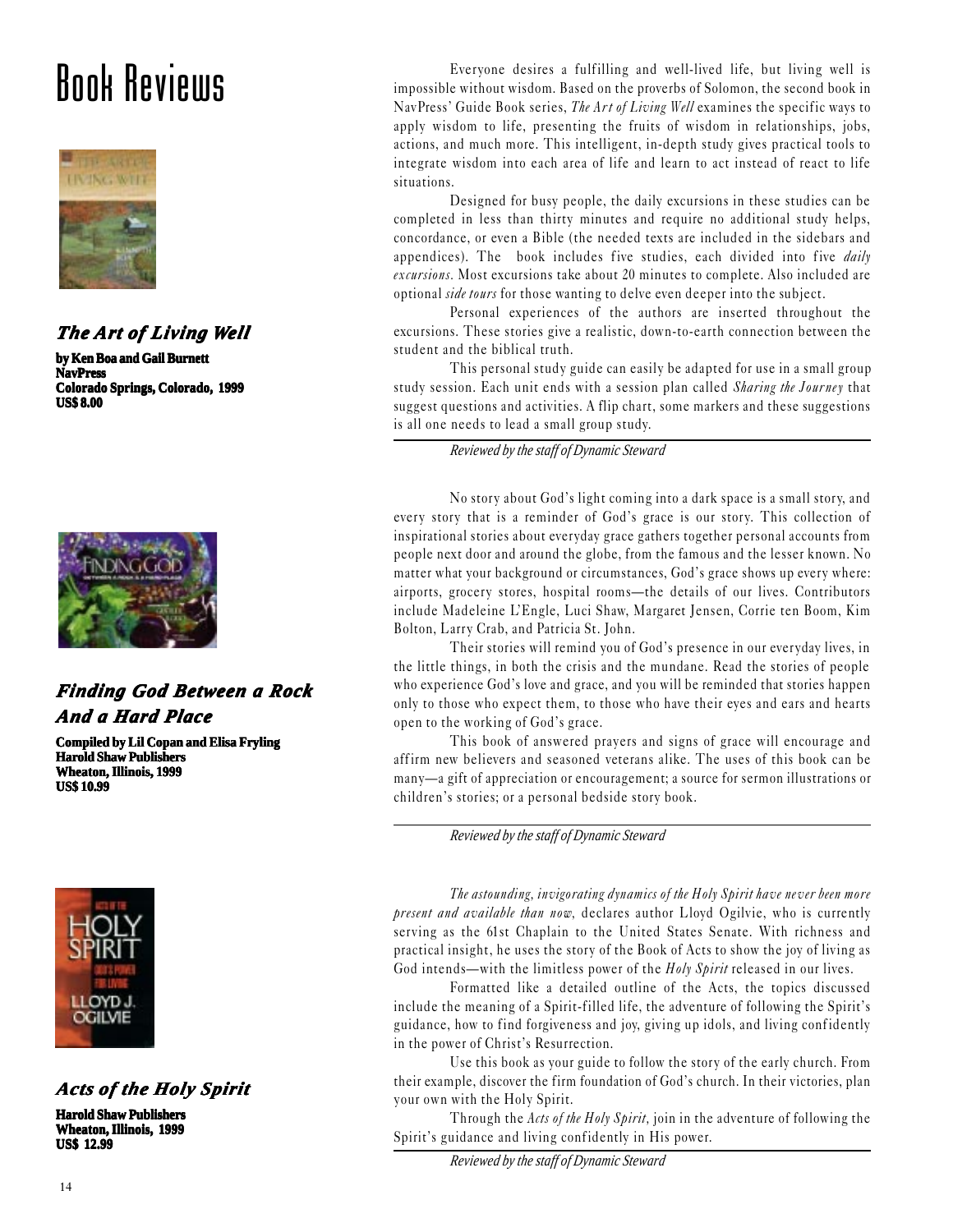When Mother Teresa was a teenager, she was uncertain as to whether or not God wanted her to serve the poor of India. So she asked her parish priest,  $How$ will I know I am called to India? He replied, You will know you are called by your joy.

Robert Hudnut says that we can likewise discover the joy of knowing when God calls us. In *Call Waiting: How to Hear God Speak*, he shows us that God didn't speak only to people who lived 2,000 years ago. He still speaks today, and we can hear God's call at various listening points of life.

Many in today's society are dissatisfied with their lives because they lack a sense of vocation, or calling. We are often too busy to listen for God, and we pursue our own agendas rather than discover what God has in store for us. And yet we search for that sense of meaning, purpose and fulfillment that comes only from hearing from God. God's call is waiting for you, Hudnut says. You have only to listen.

In this book Robert Hudnut teaches us to listen for God by directing us to the examples of biblical characters who hear God. The short chapters are per fect for daily reflective reading or for extended times of learning. Through the chapters and the biblical accounts, you will find God nearer than you ever imagined. God promises to guide us. Our task is to learn to hear.

Eugene Peterson, translator of The Message, says of this book We are flooded with information, but have to go looking for wisdom. Look here: put yourself in the company of Robert Hudnut's wise and reliable direction for those who seek to live well before and with God.

Here's the book to take you on the path that reconnects you to your Father God. Through this book, you can learn the art of living in the presence of God, you can appreciate the peace that can only come from surrendering every moment to His will, you can listen for His prompting, you can move forward and upwards to the life He has planned for you.

Don't make the mistake of putting your life on hold. Get on the direct connection to a loving God who waits to speak to you,

*Reviewed by the staff of Dynamic Steward*

Smede's book, as the title suggests, deals with the perennial question that believers ask regarding the toils and trials of this life, even a life that is *hid with* God in Christ, even a life where all things work together for the good of those who love the Lord, even a life where God promises that  $I$  am with you always even unto the end of the world. How does a Christian live with these promises—promises that, in a sense say that it's all right when, in fact, at least from our perspective, it's all wrong?

Of course, if anyone had the answer to that he'd be more than a prophet. The fact is we don't know. Smede makes no claims to the contrary: Early on, he writes: I do not want to mislead you. I have no bag of religious tricks to make ever ything turn out well for you. Thanks, but one would have to be incredibly gullible to think that he did.

Nevertheless, his book does come across as being written by someone who passionately cares about the questions he asks. And time and again, in each situation, he comes back to the gist of the book, which is about grace. God's grace, and how it impacts our lives in each situation we confront, the idea being, no matter what happens, my grace is sufficient for thee.

All in all, though not a life-changing book (at least for me), Smedes book does in a very pastoral and caring manner deal with issues that all of us face at home, at work, in marriage, in church, on the street corner. He doesn't just deal with these issues intellectually; most people's problems are not intellectual; they are emotional, spiritual, personal, and here's where he does a good job with the book. He touches where people hurt; and, perhaps, for some, his gentle strokes might just be what they need.

No doubt, anyone reading it will come away with something helpful that they didn't have going in.

### Book Reviews



#### *Call Waiting*

**by Robert K Hudnut InterVarsity Press Downers Grove, Illinois, 1999 US\$ 11.99**



### **How Can It Be All Right When** *Everything Is All Wrong*

**by Lewis B Smedes Harold Show Publishers Wheaton, Illinois, 1999 US\$ 8.99**